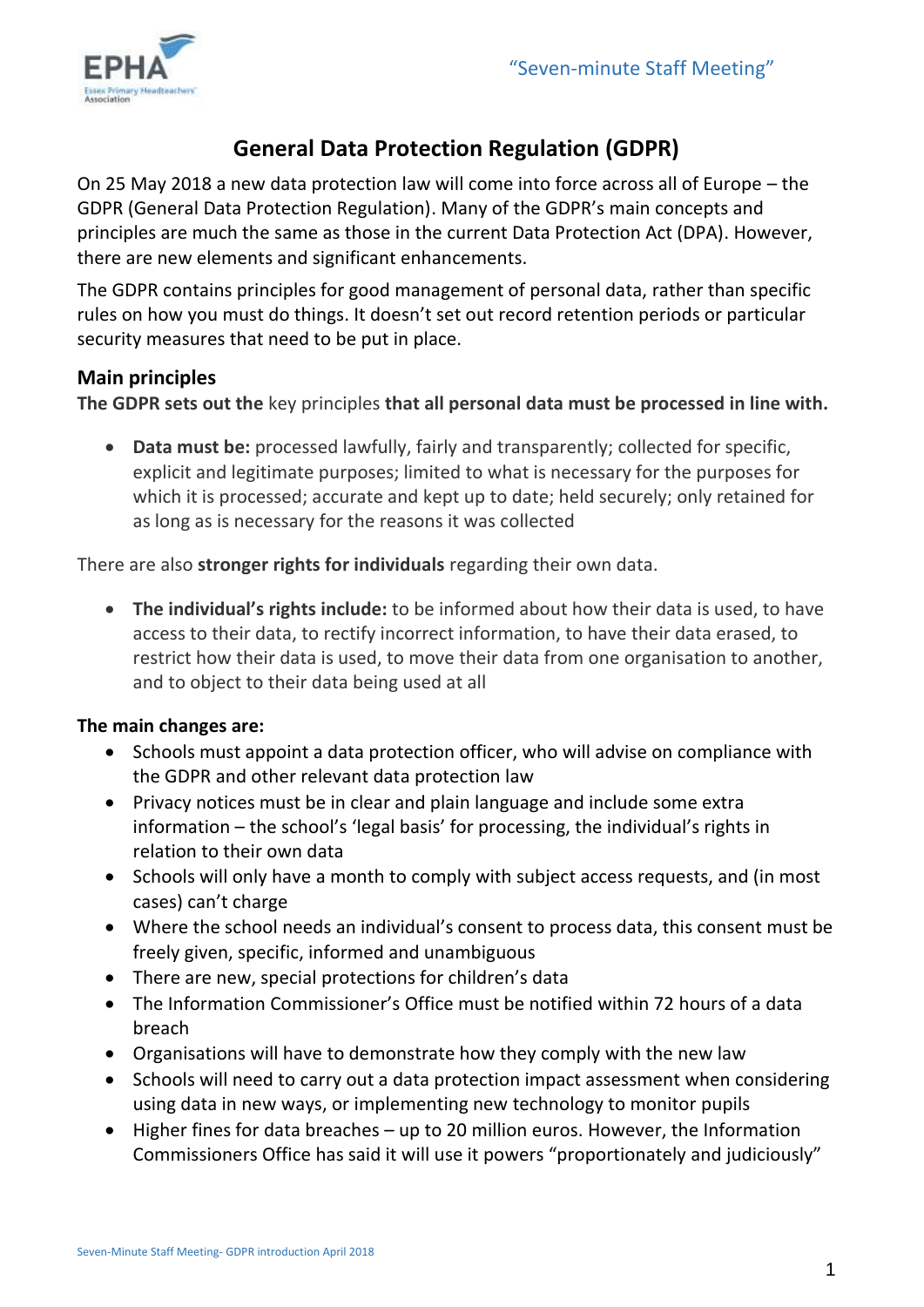

**Personal data** is information that relates to an identifiable living individual that is processed as data. Processing amounts to collecting, using, disclosing, retaining or disposing of information. The data protection principles apply to all information held electronically or in structured paper files. The principles also extend to educational records – the names of staff and pupils, dates of birth, addresses, national insurance numbers, school marks, medical information, exam results, SEN assessments and staff development reviews.

## **Preparing for the GDPR**

**The DfE has produced a Data Protection Toolkit, which sets out nine steps to prepare for GDPR.** The nine steps are:

#### *1. Raising awareness*

In schools, the key people are those who have responsibility for managing or dealing with personal data. Depending on how your school is organised, this will probably be senior leaders, IT technicians, data managers and potentially administrative staff. It will also include governors/trustees, who are likely to have overall responsibility for your compliance with data protection law.

## *2. Creating a high level data map*

Work out what personal data you hold, where it came from, and who you share it with. Start by documenting where the riskiest and most sensitive data is. This is information which could cause detriment to an individual if the data was lost or seen by someone who shouldn't see it (for example, cause them distress, embarrassment or to suffer some form of discrimination).

In schools the riskiest data is usually:

- Confidential information on staff and pupil records
- Safeguarding information
- Information that is taken away from the school premises, such as information on laptops, personal electronic devices or paper records that are transported from one place to another

Your governing board's working practices will need to be considered too. Think about:

- What documents governors have access to and whether these contain any personal data
- How governors get access to these documents
- Whether information is sent to personal email addresses
- Whether governors take information off the school site

Personal data may be stored in a wide range of places, including your IT systems, laptops, personal devices, paper records, USB sticks or other portable storage devices, email accounts, and staff members' homes.

## *3. Turn your data map into a data asset register*

In simple terms, a data asset register is a long list of all the different data assets you have in your school, with some supplementary information about each of them. Different organisations will go down to different levels of detail here depending on their complexity and maturity. As a minimum, doing this for all assets that hold personal level data is required.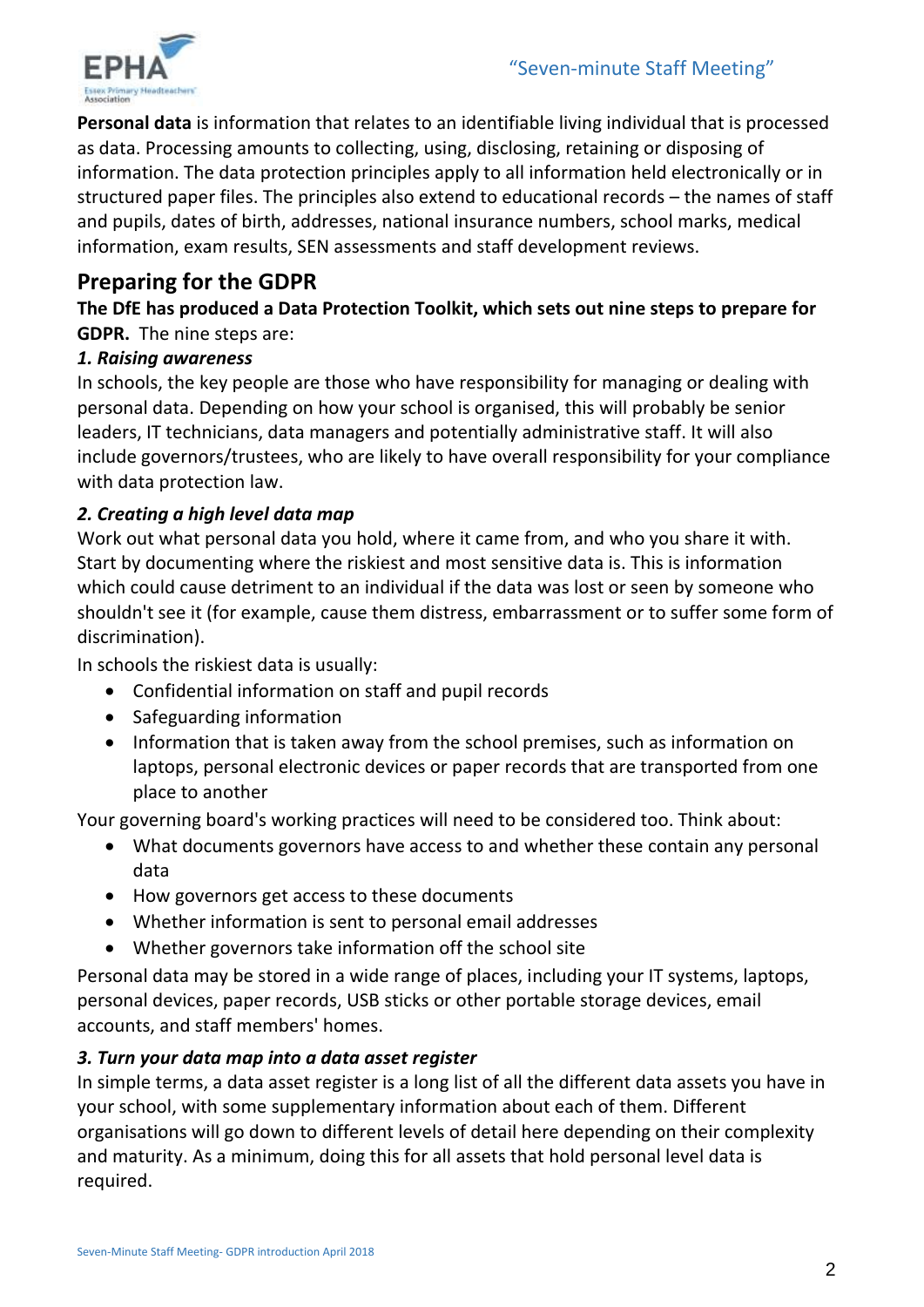

## *4. Documenting the reasons for processing data*

Under the GDPR, there are 6 'lawful bases' (or reasons) that a school can use to justify why it needs to process data. Look at the personal data you hold and identify which lawful basis/bases applies to how you process the data. Then, document this and update your privacy notices to explain your lawful basis/bases.

Check that you seek, record and manage consent in accordance with the rules. An example of where you may need to seek consent is for the use of a child's picture on the school website. However, the school probably won't need to seek consent that often – there needs to have a lawful basis (legal reason) for processing personal data, and consent is just 1 of the 6 reasons. Only use consent where none of the other bases apply as the standard for getting consent is very high, and individuals can say no or withdraw it at any time.

## *5. Documenting how long you need to retain information*

When preparing the GDPR Toolkit, it was found that there is "inconsistency in local practice in terms of data retention periods requested of schools, notably around safeguarding data. Follow your local best practice so long as it remains justifiable".

*In Essex, schools tend to base their retention schedule on the one set out in the Information Management Toolkit. Your school should have a Records Management Policy which will refer to the retention of documents.*

#### *6. Reassurance and risks*

Your processes need to:

- Include systems to verify individuals' ages and gather parental or guardian consent for any data processing activities
- Be communicated in clear and plain language especially any processes that refer to children's data, so that a child can easily understand them

## **Minimisation** is a key thing to think about:

Think about the minimum amount **of personal data** that is needed to get the job done. If an external consultant is coming in to look at progress of pupils in primary schools, then if month of birth or term of birth would do the job, there's no justification for passing on date of birth. Think also about the **minimum amount of people that need access to personal data.** People should only see the personal data they need to see to perform their role.

Your schools has procedures in place to detect, report and investigate personal data breaches. **If you think there might have been a data breach, report this to your Data Protection Officer.**

A data breach you need to report might involve:

- A non-anonymised dataset being published on the school website including the GCSE results of children eligible for the pupil premium
- Safeguarding information being made available to unauthorised people
- The theft of a school laptop containing non-encrypted personal data about pupils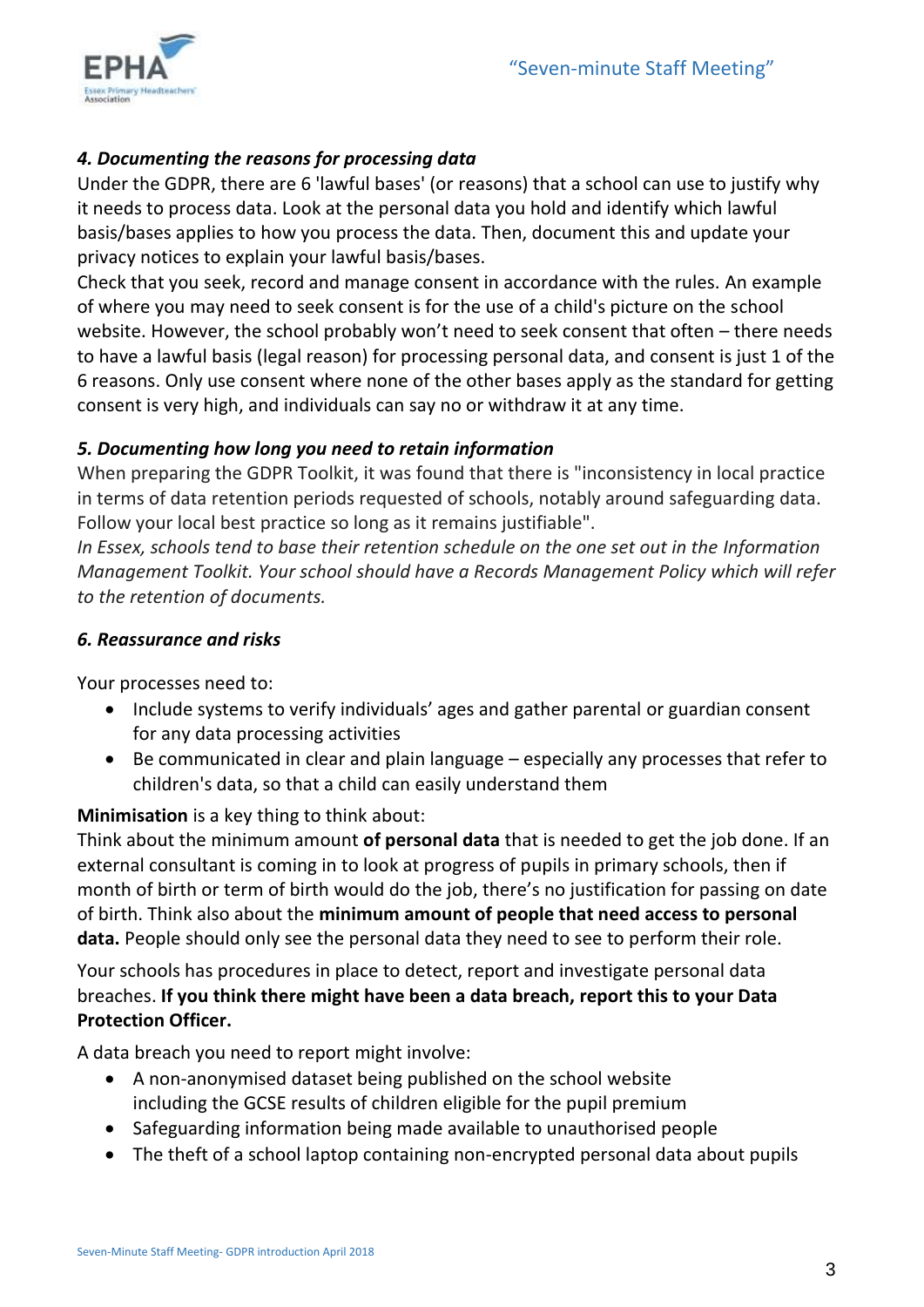

## *7. Decide on your Data Protection Officer role*

Schools need to appoint a data protection officer (DPO). This person must:

- Have an understanding of data protection law
- Report directly to the highest management level of the school
- Not have any conflicts of interest between their existing role and the DPO role (so, for example, the head of IT should not be the DPO as they are responsible for implementing the IT system, and the DPO will be responsible for checking the system's compliance with the GDPR)

## *8. Communicate with data subjects*

Your privacy notices at the moment will probably say who you are, why you process information and what you do with it. By May 2018 you must have added information such as:

- Your legal basis for processing
- Notice of the individual's right to make a complaint to the ICO (as the 'supervisory authority')
- Notice of other rights in relation to access and correcting inaccurate data

The school has published a Privacy Notice for staff which sets out how your personal information is used by the school.

## *9. Operationalise Data Protection and keep it living*

Ensure that data protection and risk management is a core and regular part of decision making and risk management practices within the school.

It is good practice to record and investigate every data breach, however small. An analogy here might be the 'accident log book'. Whilst a child grazing a knee may be minor in isolation, if each incident is reported and a trend around a piece of playground equipment is spotted, some remedial action might be appropriate. And so it is with data protection: if a particular system or process is identified as regularly having minor incidents by the Data Protection Officer, they and the school can mitigate the risk. They can only do this if a 'report it always' culture exists and is encouraged.

## **Safeguarding and GDPR**

"GDPR does not prevent, or limit, the sharing of information for the purposes of keeping children safe. Legal and secure information sharing between schools, Children's Social Care, and other local agencies, is essential for keeping children safe and ensuring they get the support they need". (Page 21 DfE Toolkit)

Information can be shared without consent if to gain consent would place a child at risk. Fears about sharing information must not be allowed to stand in the way of promoting the welfare and protecting the safety of children. As with all data sharing, appropriate organisational and technical safeguards should still be in place".

"All data on the safeguarding file potentially forms part of an important story that may be needed retrospectively for many years. The elements of a pupil file (name, address) that are needed to identify children with certainty are needed to be retained along with those records [until at least 25 years old]". (Page 61 DfE Toolkit)